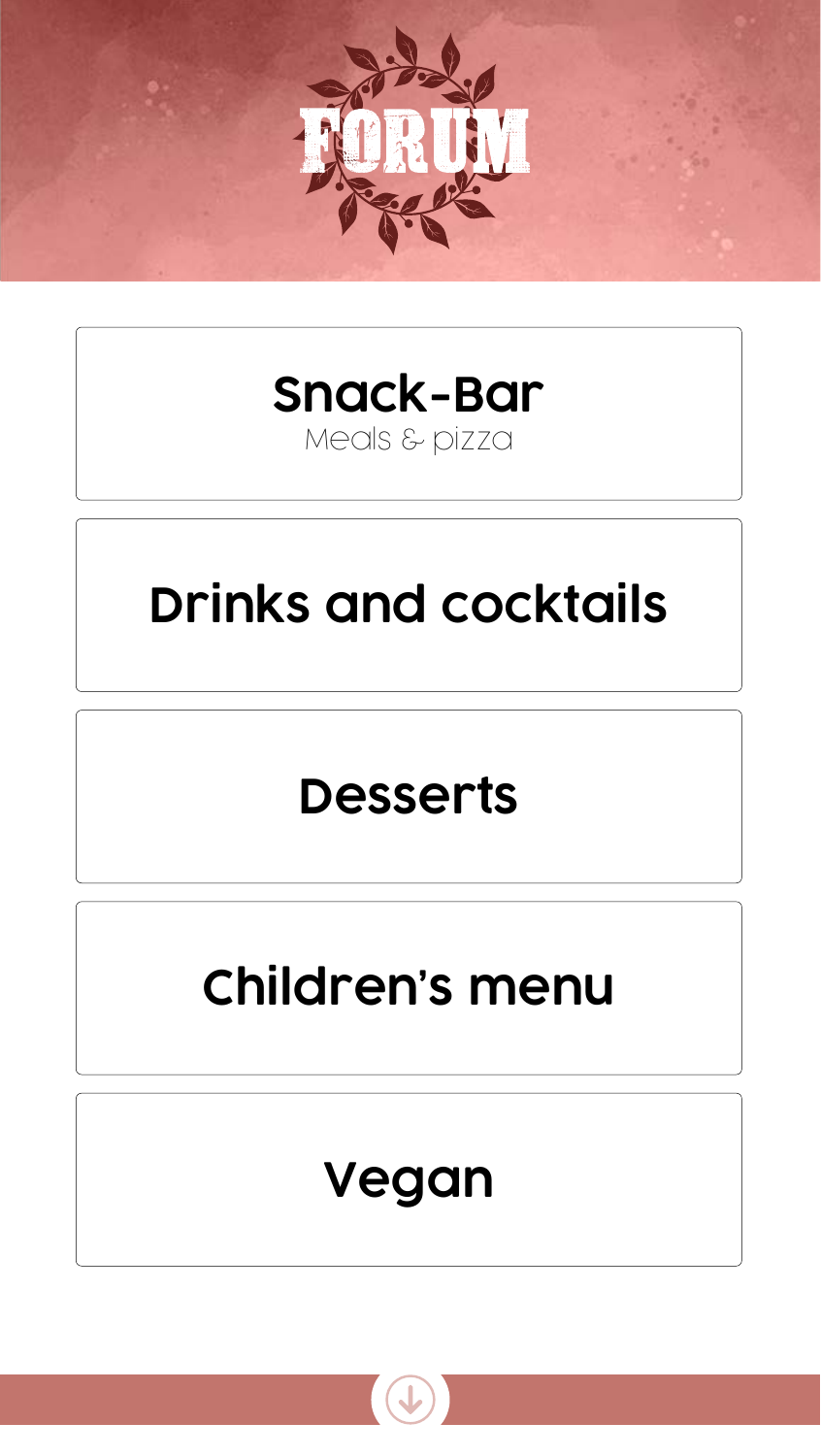**CHEESE AND HAM TOASTED SANDWICH** *4,10 €* 

**VEGETARIAN** *5,20 € Multi-grain bread, lettuce, cheese, tomato and hard-boiled egg - mayonnaise served separately.*

**CLUB SANDWICH** *6,30 € Sliced bread, ham, lettuce, tomato, bacon, chicken and egg.*

**TUNA SANDWICH WITH BRAISED PEPPERS, OLIVES AND ANCHOVIE** *6,60 €*

**CAESAR SANDWICH WITH CHICKEN STRIPS, PARMESAN CHEESE AND CESAR SAUCE** *6,60 €*

**CHICKEN ROLL: PITA BREAD, CHICKEN, TOMATO, TZATZIKI SAUCE, ONION AND WATERCRESS** *6,80 €*

**CUTTLEFISH COMBO PLATE** *14,10 €*

**SALMON FILLET** *15,90 €*

> **ALL PLATES ARE SERVED WITH A SALAD AND ANOTHER SIDE DISH OF YOUR CHOICE: CHIPS, SAUTÉED VEGETABLES, MASHED POTATOES OR WHITE RICE.**

**BOILED MUSSELS** *11,00 €*

**MUSSELS À LA MARINIÉRE** *11,00 €*

**RED PRAWN WITH GARLIC** *16,80 €*

**NACHOS WITH COD BRANDADE** *9,90 €*

**PORTION OF FRENCH FRIES**

*4,40 €*

**PATATES BRAVAS** *8,00 €*

**CHICKEN CROQUETTES (6 UDS.)** *8,20 €*

**BATTERED SQUID RINGS** *9,50 €*

**HUMMUS WITH CRUDITÉS AND PITA BREAD WITH SEEDS** *9,80 €*

 **(MÍN. 2 PAX | PRICE PER PERSON)** 

**CHICKEN WITH VEGETABLES PAELLA** *13,30 €*

**MIXED PAELLA** *16,30 €*

**BLACK RICE** *15,90 €*

**PAELLA À LA MARINIÉRE** *16,90 €*

**FIDEUA WITH "ALL I OLI"** *13,70 €*

**TOMATO SALAD WITH TUNA VENTRESCA AND TENDER ONION**



*10,70 €*

**GREEK SALAD** *9,70 €*

*Tomato, cucumber, green pepper, black olives, feta cheese, onion, oil, salt and oregano*

**GOAT CHEESE SALAD WITH CARAMELIZED APPLE** *10,50 €* 

#### **MEDITERRANEAN SALAD WITH PRAWNS** *14,20 €*

*Mixed leaf, cooked prawns, surimi, caramelised almonds, strawberry vinaigrette, prawn skewer, pineapple, baked cherry tomato.*

**MARGARITA** *11,00 € (30 cm) – 9,00 € (23 cm) Tomato sauce and mozzarella*

**VEGETAL** *12,90 € (30 cm) – 10,90 € (23 cm) Artichoke, mushrooms, courgette, red pepper, onion, tomato sauce and mozzarella*

**SALAMI** *12,90 € (30 cm) – 10,90 € (23 cm) Salami, tomato sauce and mozzarella*

**BACÓ** *12,90 € (30 cm) – 10,90 € (23 cm) Bacon, Emmental, tomato sauce and mozzarella*

**DIAVOLA** *12,90 € (30 cm) – 10,90 € (23 cm) Pepperoni, mushrooms, peppers, olives, tomato sauce, mozzarella*

**TUNA** *12,90 € (30 cm) – 10,90 € (23 cm) Tuna, tomato sauce and mozzarella*

<span id="page-1-0"></span>

**TROPICAL** *12,90 € (30 cm) – 10,90 € (23 cm) Cooked ham, pineapple, tomato sauce and mozzarella*

**CAPRICHOSA** *12,90 € (30 cm) – 10,90 € (23 cm) Mushrooms, ham, peppers, olives, tomato sauce and mozzarella*

### **CALZONE**

*12,90 € (30 cm) – 10,90 € (23 cm) Egg, mushrooms, ham, tomato sauce and mozzarella*

**4 ESTACIONS**

*12,90 € (30 cm) – 10,90 € (23 cm)*

*Tomato, mozzarella, mushrooms, artichokes,* 

*ham, black olives*

**PEPPERONI**

*12,90 € (30 cm) – 10,90 € (23 cm) Pepperoni, tomato sauce and Mozzarella*

**4 FORMATGES**

*12,90 € (30 cm) – 10,90 € (23 cm)*

*Parmesan, emmental, roquefort, mozzarella,* 

*tomato sauce*

**PROSCIUTTO** *12,90 € (30 cm) – 10,90 € (23 cm) Ham, tomato sauce and mozzarella*

**CAMBRILS PARK** *12,90 € (30 cm) – 10,90 € (23 cm) Roquefort, Parmesan, cured ham, tomato sauce and mozzarella*

#### **PIZZA VEGGIE CAMBRILS PARK** *12,90 € (30 cm) – 10,90 € (23 cm) Artichoke, mushrooms, courgette, red and green pepper, onion, tomato sauce and vegan mozzarella.*

**SPAGHETTI** *10,90 €*

**MACARONI** *10,90 €*

**SAUCE OPTIONS:**

**BOLOGNESE PESTO CARBONARA NAPOLITANA** 

**VEGETABLE LASAGNA 'AU GRATIN'** *11,50 €*

**MEAT LASAGNE 'AU GRATIN'** *11,80 €*

**FISH AND CHIPS WITH MUSHY PEAS AND TARTARE SAUCE** *10,10 €*

**GRILLED WHISKY SHRIMP** *13,80 €*

**CHICKEN CURRY WITH CHIPS** 

**PORK RIBS WITH BARBECUE SAUCE, POTATOES, BACON AND VEGETABLES** *15,90 €*

**CLASSIC HAMBURGUER WITH TOMATO AND ONION** *8,00 €*

**FULLY STACKED HAMBURGER SERVED WITH TOMATO, LETTUCE, ONION, BACON AND CHEESE** *10,40 €*

**VEGGIE BEYOND BURGER WITH CARAMELIZED ONION AND VEGAN CHEESE** *14,90 €*

**ANGUS SPECIAL BURGER** *15,20 € Pa de sèsam, enciam, formatge brie, ceba, bacó i hamburguesa de vedella.*

**CHICKEN BURGER** *8,00 € Sesame seed bun, lettuce, tomato and mustard mayonnaise*

**ROAST CHICKEN \***  *10,70 €*

**PORK RIBS WITH BARBECUE SAUCE \*** *15,90 €*





**CHICKEN ESCALOPE WITH GARNISH \*** *9,90 €*

> **\* ALL PLATES ARE SERVED WITH A SALAD AND ANOTHER SIDE DISH OF YOUR CHOICE: CHIPS, SAUTÉED VEGETABLES, MASHED POTATOES OR WHITE RICE.**

**GRILLED CHICKEN BREAST \*\*** *9,90 €*

**GRILLED LAMB \*\*** *17,50 €*

**ENTRECÔTE (250 GR) \*\*** *18,30 €*

> **\*\* ACCOMPANIED BY BAKED POTATO, GRILLED TOMATO AND SAUTEED PEPPER.**



## **FISH AND SEAFOOD**

**SNACKS**

**RICES**

**SALADS PIZZA**

**PASTA**

**IRISH SPECIALTIES**





**IF YOU HAVE ANY FOOD ALLERGY PLEASE ASK OUR STAFF**



 **OPTIONAL GLUTEN FREE, PLEASE ASK OUR STAFF** 

**BREAD**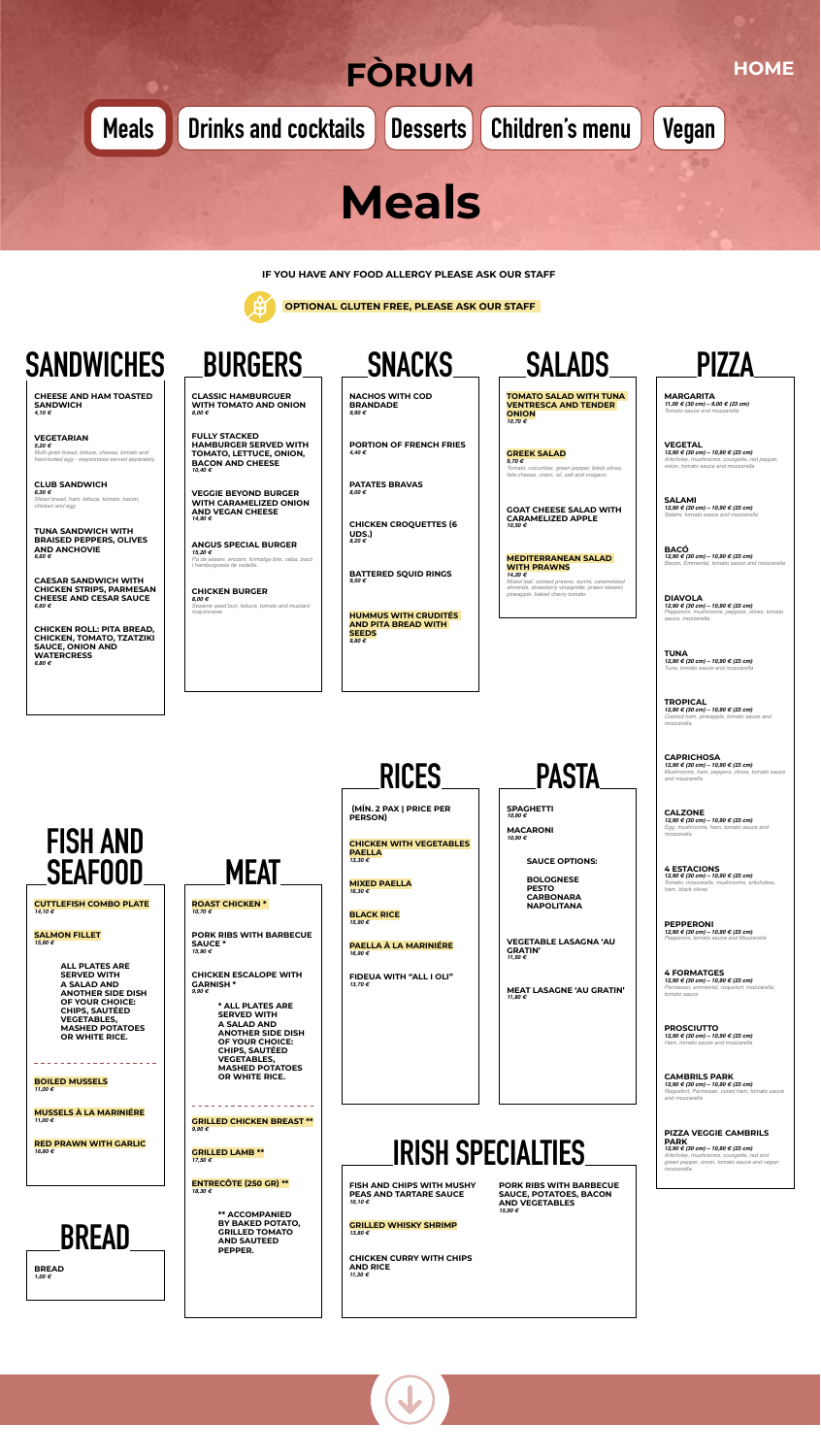**DE CASTA GARNATXA NEGRA** *11,90 € Samsó D.O. Catalunya* 

**DE CASTA 3/8 GARNATXA NEGRA**

*6,70 €*

**CUNE CRIANZA 3/8** *8,30 € Ull de llebre, Garnatxa Negra, Samsó D.O.Ca. RIOJA* 

**SOLIMAR** *11,20 € Cabernet Sauvignon , Merlot D.O. TARRAGONA* 

**MOJITO** *7,70 € Rum, sugar, mint and Sprite (soda).*

#### **MOJITO DE FRESA** *8,00 € Strawberry, rum, sugar, mint and Sprite (soda).*

**MOJITO FRESA** *6,30 € Strawberry, sugar, lime, mint and Sprite*

**MOJITO FRUTOS DEL BOSQUE** *6,30 € Berries, sugar, lime, mint and Sprite*

**MOJITO MARACUYÁ** *6,30 € Coconut syrup and pineapple juice*

**PIÑA COLADA** *5,20 € Pineapple juice, peach juice, orange juice and a hint of pomegranate*

**SAN FRANCISCO** *5,20 € Pineapple juice, peach juice, orange juice and a hint of pomegranate* 

**PINK PANTHER** *5,20 € Pineapple juice, coconut syrup and strawberry*

**VIÑA SOL 3/8** *7,30 € Chardonnay D.O. Catalunya* 

**CLOT D'ENCÍS** *11,00 € Garnacha Blanca D.O. TERRA ALTA*



**BAILEYS** *5,30 €*

**TEQUILA JOSE CUERVO** *6,60 €*

**PACHARÁN** *4,20 €*

**TÍA MARIA** *5,00 €*

**ORUJO** *4,90 €*

**AMARETTO** *4,10 €*

**LICOR DE ARROZ** *3,90 €*

**LICOR DE MELOCOTÓN** *3,90 €*

**LICOR DE AVELLANA** *3,90 €*

**LICOR DE MANZANA** *3,90 €*

| <b>LIMONCELLO</b><br>$5,00 \in$ |  |
|---------------------------------|--|
| <b>SAMBUCA</b><br>5,40 €        |  |





**GLENFIDISH** *9,10 €*

**KNOCKANDO** *7,60 €*

|  | 3.7U も                                     |
|--|--------------------------------------------|
|  | <b>CORONITA</b><br>$3,90 \text{ } \pounds$ |
|  | <b>VOLL DAMM</b><br>3,00 $\epsilon$        |

**VETERANO** *4,40 €*

**HENESSY** *10,30 €*

**HENDRICK´S** *11,30 €*

> **PUERTO DE INDIAS** *9,60 €*

**SMIRNOFF**  *6,90 €*

**ABSOLUT** *6,90 €*

**CIROC** *12,50 €*

**BACARDI** *7,40 €*

**CAPITAN MORGAN** *7,10 €*

**HAVANA 7** *9,30 €*

**BARCELO** *7,10 €*

**JACK DANIELS** *9,40 €*

**BALLANTINES** *6,90 €*

**JAMESON** *9,10 €*

**MALIBU** *6,90 €*

**ANNA DE CODORNIU BENJAMÍN** *7,30 € Chardonnay, parellada, xarel·lo, macabeu*

**ANNA DE CODORNIU RESERVA** *16,30 € Parellada, xarel·lo, macabeu*

**LIQUORS**

## **WHISKEY MALTA**

**BRANDY**

**CAVA**

# <span id="page-2-0"></span>FÒRUM [HOME](#page-0-0) **[Meals](#page-1-0) Drinks and cocktails <b>[Desserts](#page-3-0) [Children's menu](#page-4-0)** [Vegan](#page-5-0)

**Drinks and cocktails**

# WHITE WINE ROSÉ WINES RED WINES CAVA COCKTAILS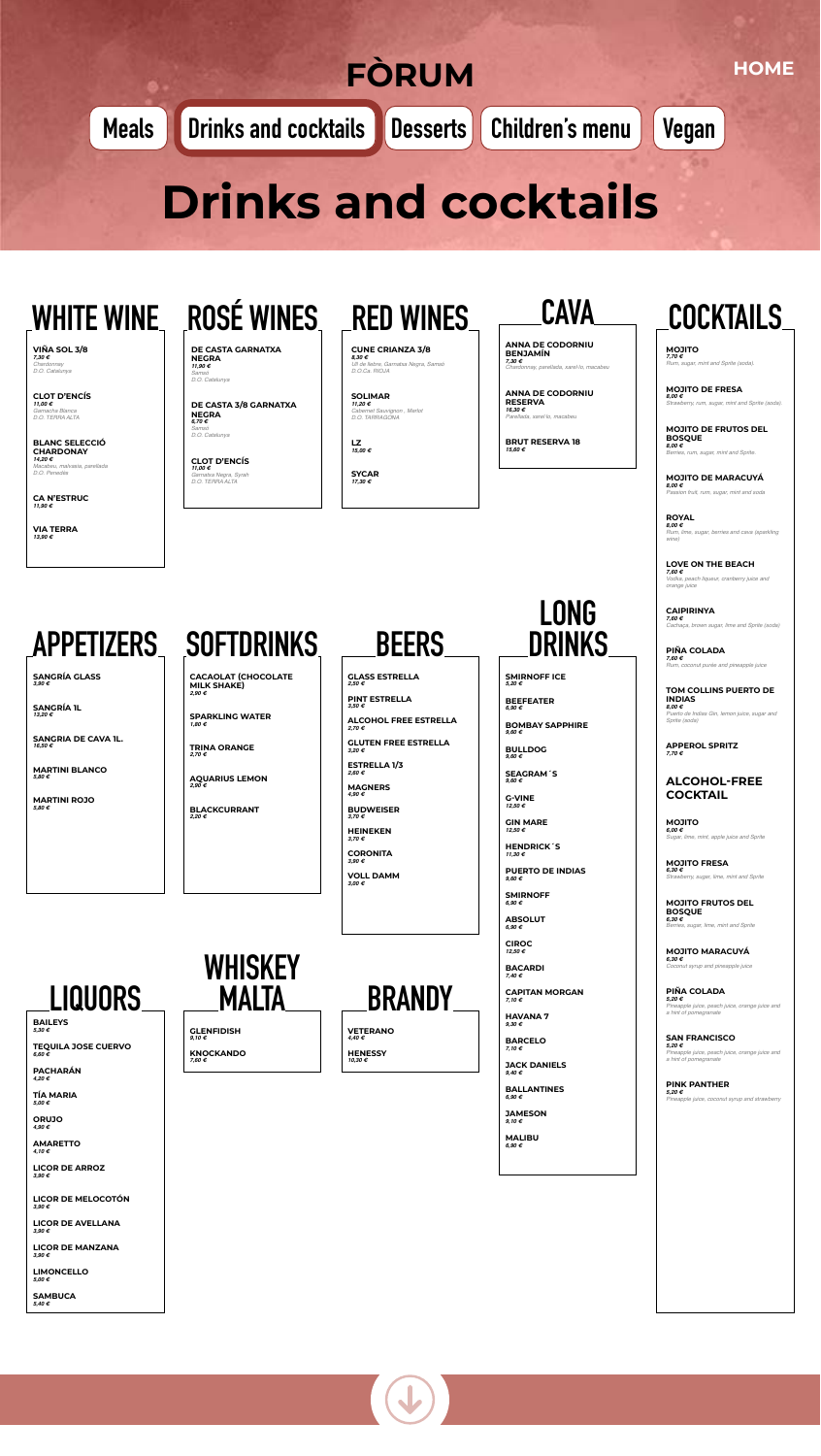**CARROT CAKE**

*6,70 €*

**BROWNIE CON HELADO DE VAINILLA** *6,70 €*

**CARAMEL COATED FRENCH TOAST WITH VANILLA ICE CREAM** *7,80 €*

**COPA TRES GUSTOS** *7,40 €* Chocolate, vanilla and strawberry ice cream.

**COPA TORRÓ** *7,50 €* Nougat ice cream and cream

<span id="page-3-0"></span>



**COPA VARIADA CON NATA** *7,60 €* Chocolate, vanilla and strawberry ice cream with cream.

**COPA DINAMARCA** *7,40 €* Vanilla ice cream, chocolate sauce and cream

**COPA D'ESTIU** *7,50 €* Lemonade slushie & Mango slushie

**COPA CAMBRILS PARK** *7,60 €* Cappuccino ice cream, cream ice cream, dulce de leche ice cream, with caramelised almonds, whipped cream and chocolate sauce.

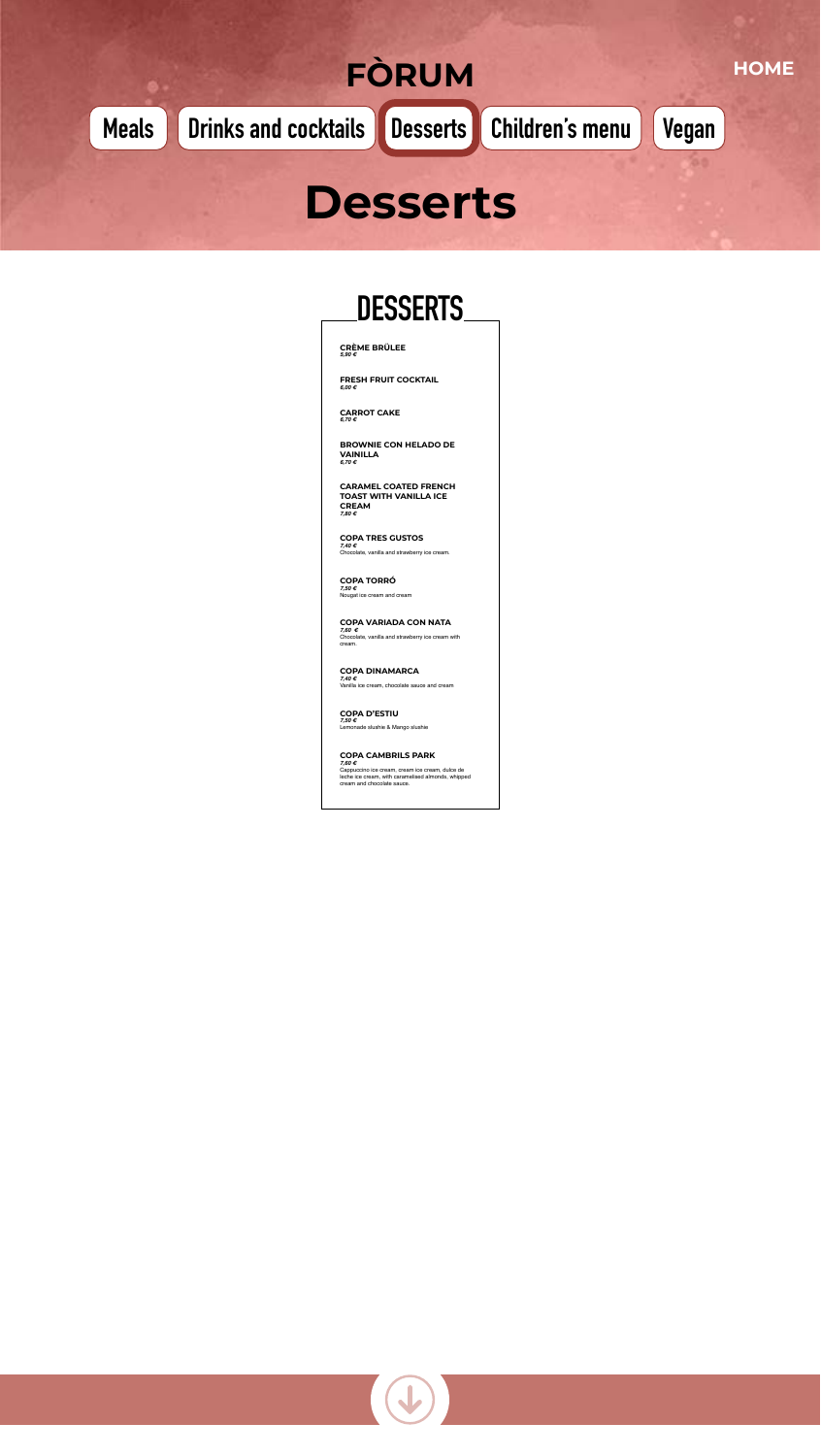**MAIN DISH**

**MENU NUMBER 1 CHICKEN NUGGETS** *7,90 €*

**MENU NUMBER 2**



**VEAL BURGUER** *7,90 €*

**MENU NUMBER 3 COATED OR GRILLED CHICKEN ESCALOPE** *7,90 €*

**MENU NUMBER 4 COATED OR GRILLED HAKE FILLET** *7,90 €*

> **MENU NUMBER 5 FRIKANDEL** *7,90 €*

**MENU NUMBER 6 ¼ ROASTED CHICKEN** *7,90 €*

**MENU NUMBER 7 CHICKEN CROQUETTES** *7,90 €*

<span id="page-4-0"></span>

**MENU NUMBER 8 MACARONI OR SPAGUETTI WITH NAPOLITAN OR BOLOGNESE SAUCE** *6,90 €*

### **SIDE DISH**

**ALL MENUS, EXCEPT FOR MENU NUMBER 8, CAN CHOOSE A SIDE DISH: CHIPS, WHITE RICE, WHITE RICE WITH TOMATO SAUCE, WHITE SPAGHETTIS OR SPAGHETTI WITH TOMATO SAUCE.** 



**ALL MENUS CAN CHOOSE A DRINK: JUICE, WATER OR SMALL SOFT DRINK.**

### **DESERTS**

**ALL MENUS CAN CHOOSE A DESSERT: SEASONAL FRUIT, YOGURT OR SMALL SCOOP OF ICE CREAM IN A TUB.**



 $\mathbf O$ 





# **CHILDREN'S MENU**